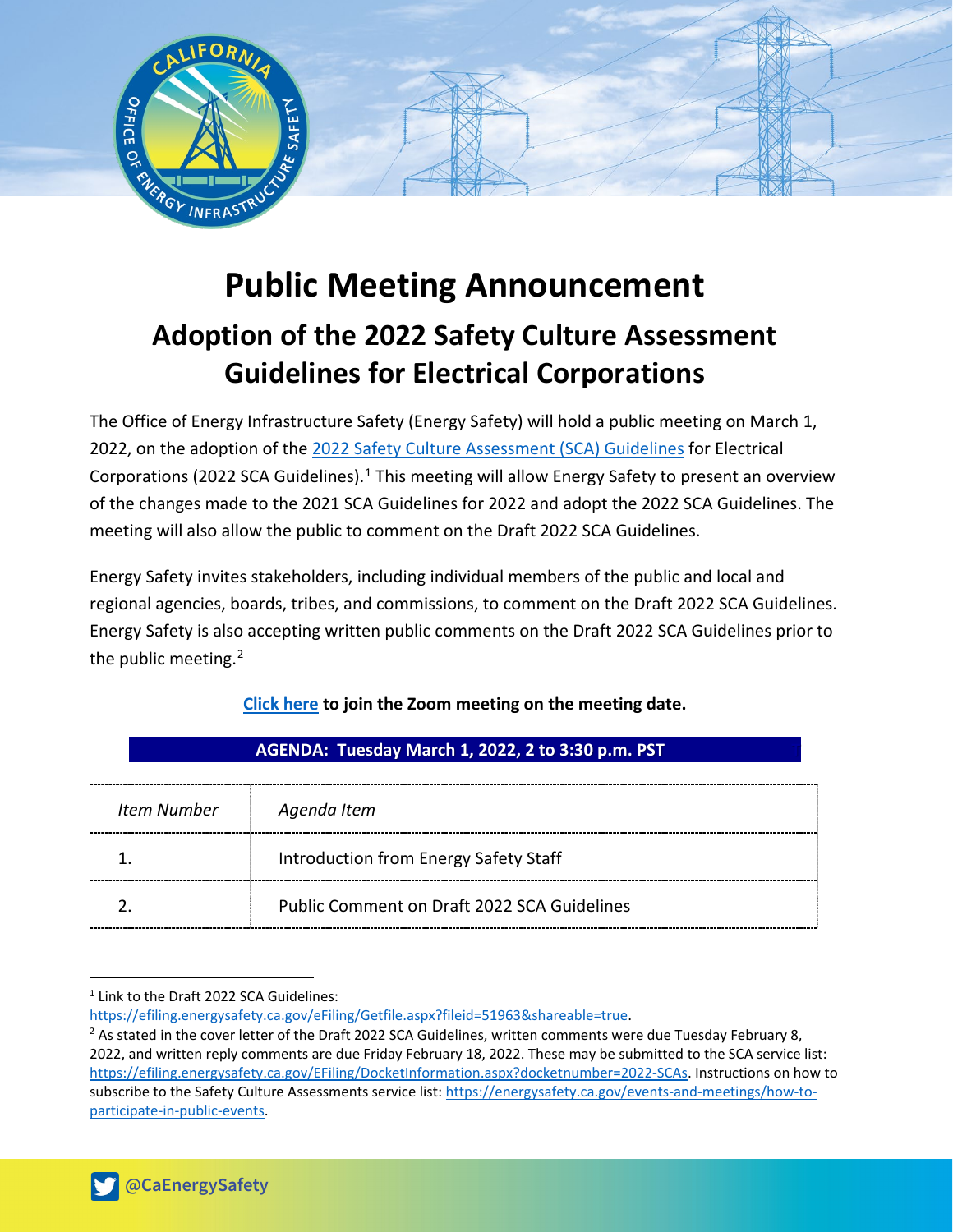

| Presentation of Significant Changes to SCA Guidelines |
|-------------------------------------------------------|
| Adoption of 2022 SCA Guidelines and Closing Statement |

### **Remote Attendance**

Zoom is Energy Safety's online meeting service. To join the meeting using Zoom, please click the link: <https://ca-water-gov.zoom.us/j/81341068941>

To join by telephone dial:

USA +1 214-765-0479 U.S. Toll USA +1 888-278-0296 U.S. Toll-Free Conference code: 596019

When attending remotely using Zoom, presentations will appear on the video screen of the device you are using to access the meeting (e.g., desktop or laptop computer, mobile telephone, or tablet) and audio will be audible via the device. If you are calling by telephone but not using Zoom, you will only be able to hear the audio. Please be aware that the meeting may be recorded. If you have concerns that you may be unable to use Zoom, use [this link](https://zoom.us/test) to verify your compatibility with Zoom. [3](#page-1-0)

#### **Availability of Documents**

Documents and presentations for this meeting will be available at [Energy Safety E-Filing,](https://efiling.energysafety.ca.gov/) Docket Name [2022-SCAs.](https://efiling.energysafety.ca.gov/EFiling/DocketInformation.aspx?docketnumber=2022-SCAs) This public meeting announcement and instructions on how to join the meeting will also be posted on **Energy Safety's Upcoming Meetings web page**.

#### **Contact Information**

Those requiring further information regarding this public meeting may contact Sara Moore at [sara.moore@energysafety.ca.gov,](mailto:sara.moore@energysafety.ca.gov) (916) 215-6295, 715 P Street, 20<sup>th</sup> Floor, Sacramento, CA 95814. This public meeting announcement is also available in electronic format on Energy Safety's website at: [https://energysafety.ca.gov/events-and-meetings/.](https://energysafety.ca.gov/events-and-meetings/)

<span id="page-1-0"></span><sup>3</sup> Zoom compatibility test link:<https://zoom.us/test>